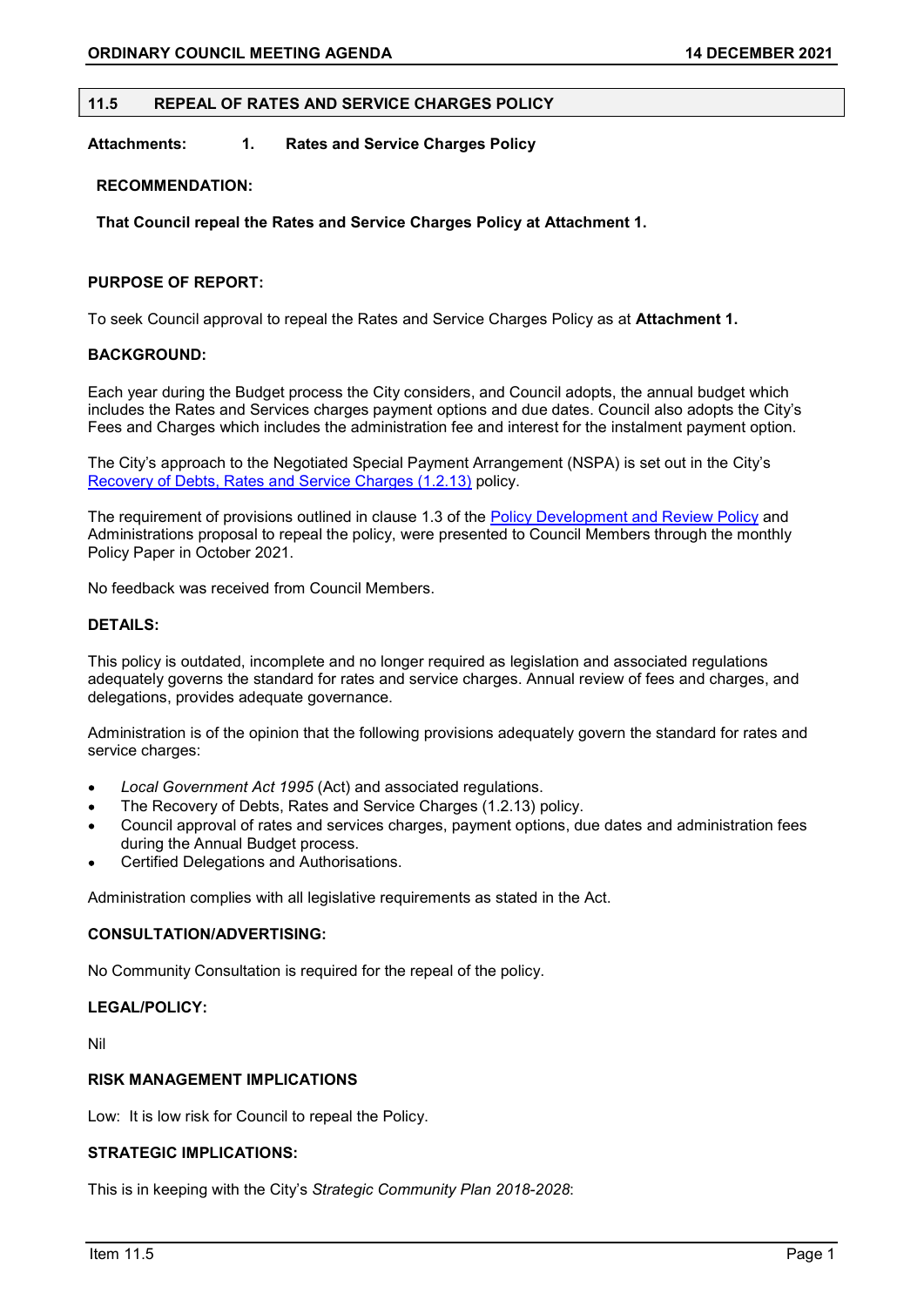## Innovative and Accountable

We are open and accountable to an engaged community.

# SUSTAINABILITY IMPLICATIONS:

Deleting this policy does not impact on the achievement of specific sustainability outcomes in the City's Sustainable Environment Strategy 2019-2024.

# PUBLIC HEALTH IMPLICATIONS:

Deleting this policy does not impact on the achievement of the City's Public Health Plan 2020-2025.

# FINANCIAL/BUDGET IMPLICATIONS:

Nil